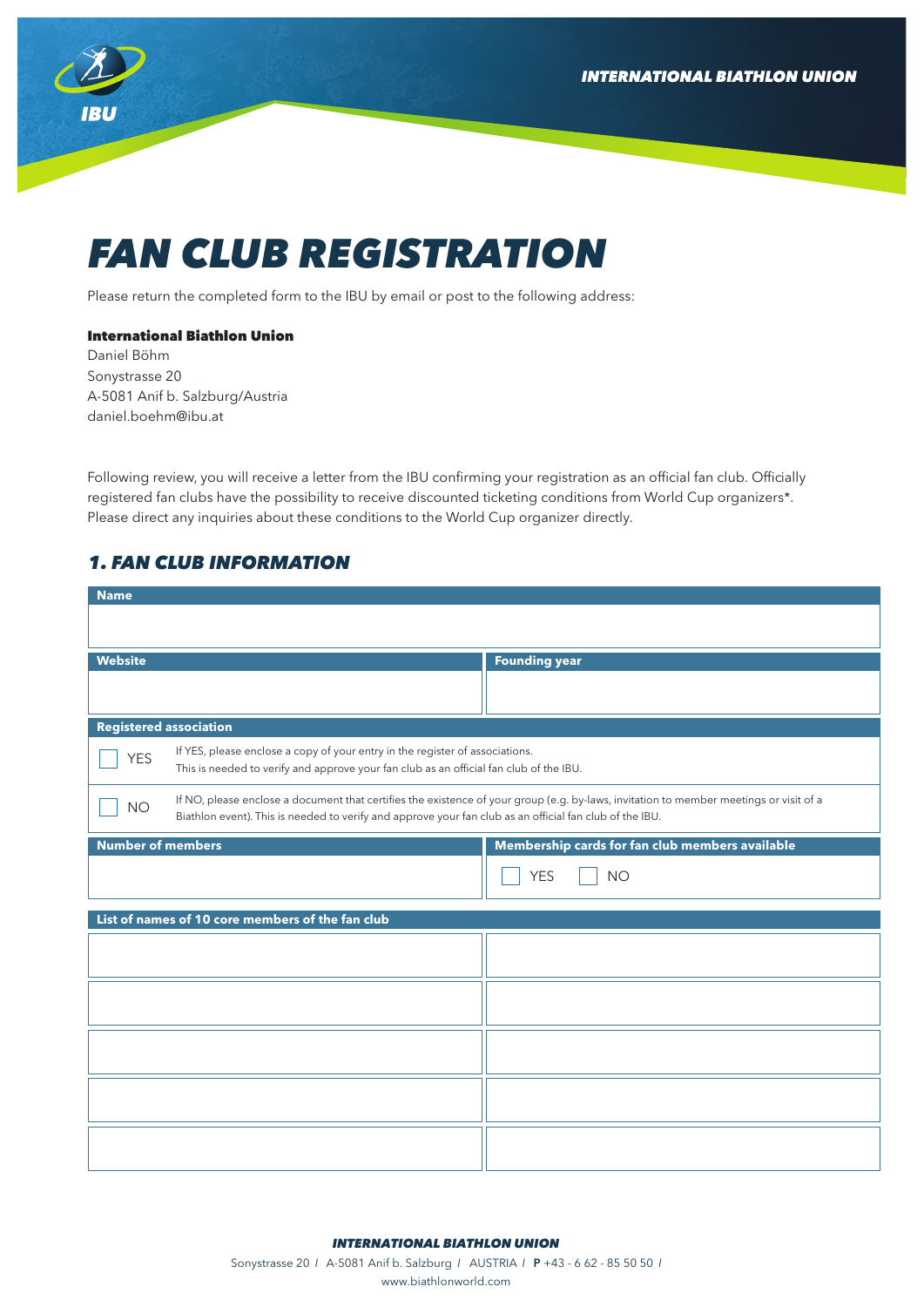

**Planned activities (assemblies/visits/meetings)**

## *2. 2. FAN CLUB LEADERSHIP INFORMATION (AUTHORIZED PERSON\*)*

| Fan club leadership                                                |                  |  |
|--------------------------------------------------------------------|------------------|--|
| <b>First Name</b>                                                  | <b>Last Name</b> |  |
|                                                                    |                  |  |
|                                                                    |                  |  |
| <b>Address</b>                                                     |                  |  |
|                                                                    |                  |  |
|                                                                    |                  |  |
| <b>Email</b>                                                       |                  |  |
|                                                                    |                  |  |
|                                                                    |                  |  |
| Phone                                                              | Fax              |  |
|                                                                    |                  |  |
|                                                                    |                  |  |
|                                                                    |                  |  |
|                                                                    |                  |  |
| If different (from leadership), contact person for correspondence: |                  |  |
| <b>First Name</b>                                                  | <b>Last Name</b> |  |
|                                                                    |                  |  |
|                                                                    |                  |  |
| <b>Address</b>                                                     |                  |  |
|                                                                    |                  |  |
|                                                                    |                  |  |
| <b>Email</b>                                                       |                  |  |
|                                                                    |                  |  |
|                                                                    |                  |  |
| Phone                                                              | Fax              |  |
|                                                                    |                  |  |